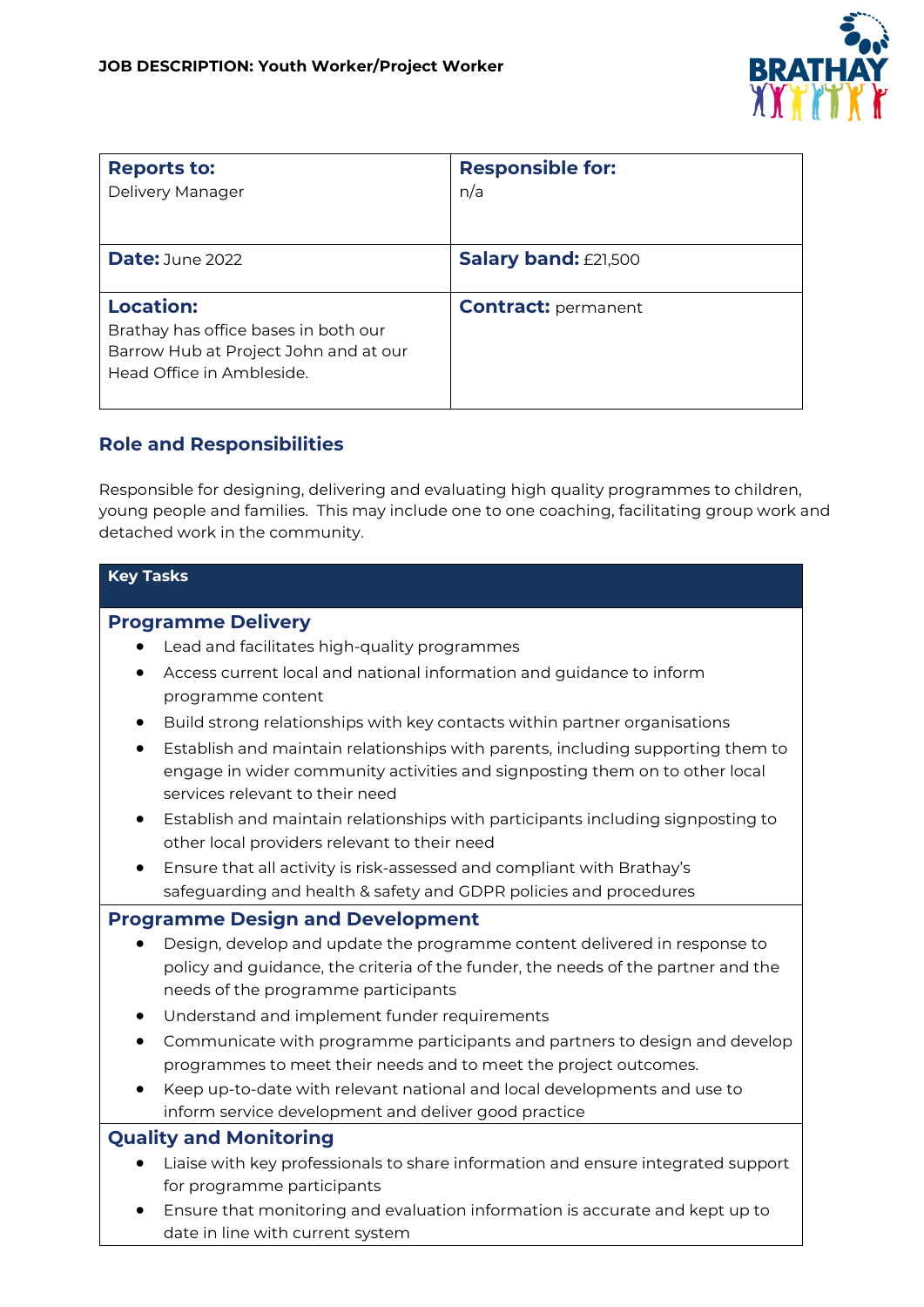

- Ensure other essential data is recorded and reported in a timely manner e.g. action plans, consent forms, referral forms, etc.
- Ensure quality of service provision by sharing good practice with colleagues and undertaking relevant training
- Contribute to project reporting as required
- Represent Brathay at internal and external meetings

### **Miscellaneous**

In addition to the duties listed here, the post holder is required to

- Perform other duties, which are assigned from time to time. However, such other duties will be reasonable in relation to the individual's skills, abilities, and grade.
- Complete tasks as noted on the attached 'Supplementary Information Sheet'

## **Skills and Experience:**

### **Essential**

- Experience providing support to children, young people and families
- Practical understanding of contemporary issues relating to children, young people and families
- Practical experience of delivering interventions that support children, young people and families
- Experience of programme design and evaluation against set outcomes
- Ability to engage with participants in group and one to one settings
- Able to evidence understanding of good practice when working with children, young people and families
- Self-motivated and able to work unsupervised
- Have a problem-solving approach
- Works well as part of a team
- Practical experience of identifying and reporting safeguarding concerns
- Ability to work in partnership to deliver best practise for participants and meet project outcomes
- Good planning and organisational skills and the ability to manage multiple priorities
- Able to be creative, generate new ideas and adopt unconventional approaches
- Enthusiastic and highly motivated
- Ability to communicate clearly both verbally and in writing
- Ability to report clearly and effectively against project outcomes
- Computer literate, and confident user of email, word processing and spreadsheets, preferably MS Office
- Ability to work within cyber security guidelines and with the drive to develop further
- Understanding of UK GDPR regulation and experience of working within guidelines

## **Desirable**

- Knowledge and practical application of Early Help Assessment Framework
- Knowledge and practical application of Signs of Safety practice

# **Education and Qualifications:**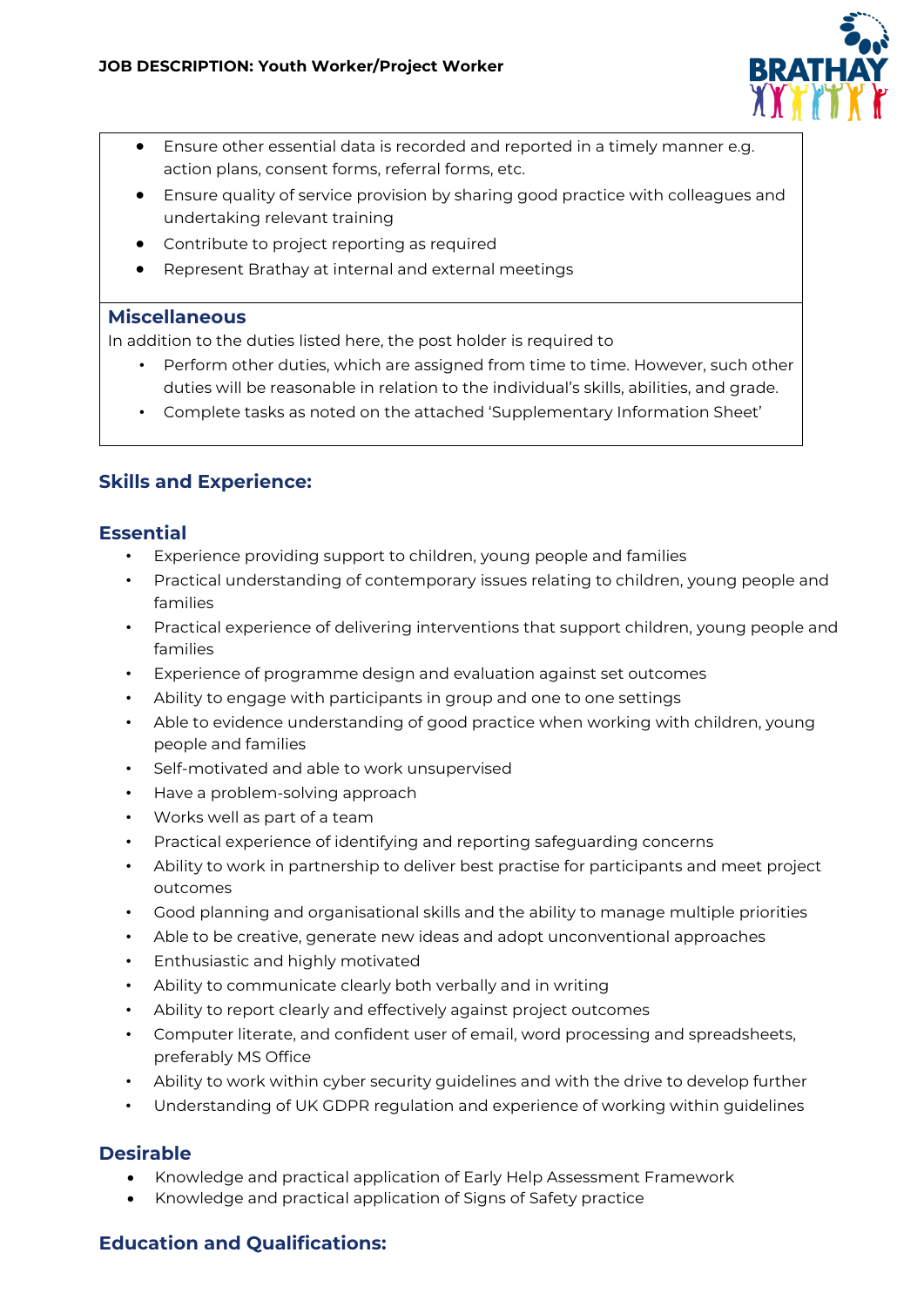

### **Essential**

- A relevant Level 3 qualification and/or equivalent experience
- Full clean driving licence and access to a vehicle
- First Aid Qualification or willingness to work towards

### **Desirable**

- Professional qualification as a children's workforce practitioner (e.g. qualified teacher, youth worker, social worker or healthcare practitioner.)
- PCV/D1 driving licence

# **Limits of Authority**

Limits of financial authority are set out in the following documents, all of which are available on the intranet:

- Scheme of Delegation Detailed
- Scheme of Delegation Matters Reserved for the Board
- Expenditure authorisation

# **Other Essential**

- **Mission, Legal Responsibilities and Policies:** participates in the development of, and adheres to, the Trust's mission and values**,** plan, practice, and agreed policies
- **Health & Safety:** adheres to Brathay's Health & Safety policy and procedures and any other statutory H&S requirements
- **GDPR and Cyber Security:** adheres to Brathay's policies and guidance, as well as other recommended and statutory requirements
- **Equal Opportunities etc:** adheres to Brathay's Equality & Diversity policy, Safeguarding policy and any other policies that may be in force from time to time
- **Flexibility:** as Brathay is a small organisation, you may well be asked to cover for other members of the Trust during sickness, holidays etc. [Specifically in this role, the jobholder will need to be flexible with regard to occasional travel, evenings and weekends]
- **Team-working:** co-operates with colleagues to the greater benefit of the Trust and undertakes any other reasonable duties as may be required from time to time
- **Research:** contributes to the research activity of the Brathay Research Hub

It is Brathay's intention that this job description is seen as a guide to the major areas and duties for which the jobholder is accountable. However, the business will change and the jobholder's obligations will vary and develop. The job description should be seen as a guide and not as a permanent, definitive and exhaustive statement.